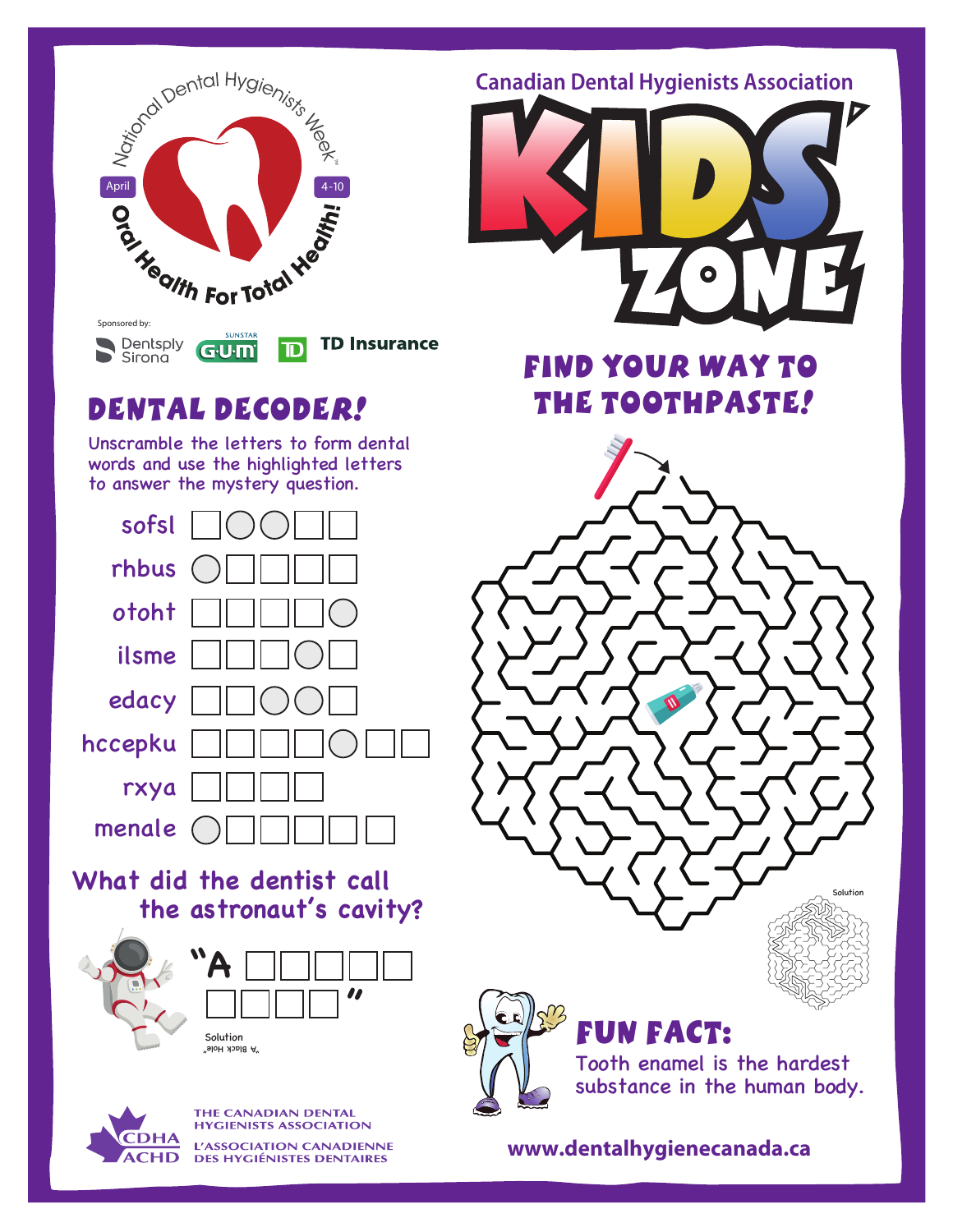**Canadian Dental Hygienists Association**

TIC-TAC-TOE



## WORD SEARCH

Can you find all the hidden words?

| <b>TOOTH</b>      | G            | L | A | U                         | X | Y            | M                         | R              | C            | F            | E | G                         | M            | A                         | К              |  |
|-------------------|--------------|---|---|---------------------------|---|--------------|---------------------------|----------------|--------------|--------------|---|---------------------------|--------------|---------------------------|----------------|--|
| <b>WHITE</b>      | O            | P | P | G                         | I | R            | B                         | B              | G            | $\mathsf{A}$ |   | I                         | E            | E                         | V              |  |
| <b>RINSE</b>      |              |   |   |                           |   |              |                           |                |              |              |   |                           |              |                           |                |  |
| <b>FLOSS</b>      | $\mathcal C$ | Τ | P | U                         | H | $\mathsf{S}$ | M                         | I              |              | E            | ٧ | Τ                         | I            | S                         | J              |  |
| <b>SMILE</b>      | T            | O | Ο | Т                         | Н | B            | R                         | U              | $\mathsf{S}$ | H            | S | I                         | G            | $\mathbf{z}$              | Q              |  |
| <b>TOOTHBRUSH</b> | I            | M | I | Y                         | J | H            | $\mathcal C$              | $\checkmark$   | D            | A            | B | N                         | T            | $\boldsymbol{\mathsf{X}}$ | $\mathcal C$   |  |
| <b>GUMS</b>       | F            | H | N | N                         | A | E            | D                         | $\overline{H}$ | P            | W            | I | Y                         | M            | Y                         | $\mathbf I$    |  |
| <b>HYGIENIST</b>  | $\mathsf{v}$ | Y | Т | P                         | V | E            | $\mathcal C$              | H              | E            | L            | т | E                         | E            | Τ                         | H              |  |
| <b>TOOTHPASTE</b> |              |   |   |                           |   |              |                           |                |              |              |   |                           |              |                           |                |  |
| <b>CAVITY</b>     | S            | G | M | Z                         | G | Z            | Т                         | O              |              | $\mathcal C$ | S | Y                         | $\mathcal C$ | R                         | $\mathcal C$   |  |
| <b>EXAM</b>       | W            | I | E |                           | I | O            | $\boldsymbol{\mathsf{X}}$ | I              | R            | N            | K | $\boldsymbol{\mathsf{X}}$ | N            | $\mathcal C$              | O              |  |
| <b>MOLAR</b>      | H            | E | N | W                         | O | V            | F                         | V              | I            | L            | E | $\mathbf U$               | R            | B                         | B              |  |
| APPOINTMENT       | I            | N | Т | Т                         | H | G            | P                         | R              | I            | L            | N | G                         | P            | A                         | H              |  |
| <b>DENTIST</b>    |              |   |   |                           |   |              |                           |                |              |              |   |                           |              |                           |                |  |
| <b>CHECKUP</b>    | T            | I | X | D                         | E | N            | T                         | I              | $\mathsf{S}$ | Τ            | A | $\mathbf U$               | L            | D                         | Y              |  |
| <b>TEETH</b>      | E            | S | K | Т                         | O | Ο            | Τ                         | H              | V            | R            | M | M                         |              | K                         | K              |  |
| <b>XRAY</b>       | E            | Τ | E | $\boldsymbol{\mathsf{X}}$ | A | M            | $\mathcal C$              | $\mathcal C$   | $\vee$       | S            | E | S                         | O            | F                         | O              |  |
| <b>FILLING</b>    | O            | K | B | B                         | M | O            | L                         | A              | R            | F            | L | O                         | S            | S                         | $\overline{H}$ |  |
| <b>ENAMEL</b>     |              |   |   |                           |   |              |                           |                |              |              |   |                           |              |                           |                |  |



FUN FACT:

Like fingerprints, everyone's tongue print is different.



**THE CANADIAN DENTAL HYGIENISTS ASSOCIATION** L'ASSOCIATION CANADIENNE **DES HYGIÉNISTES DENTAIRES**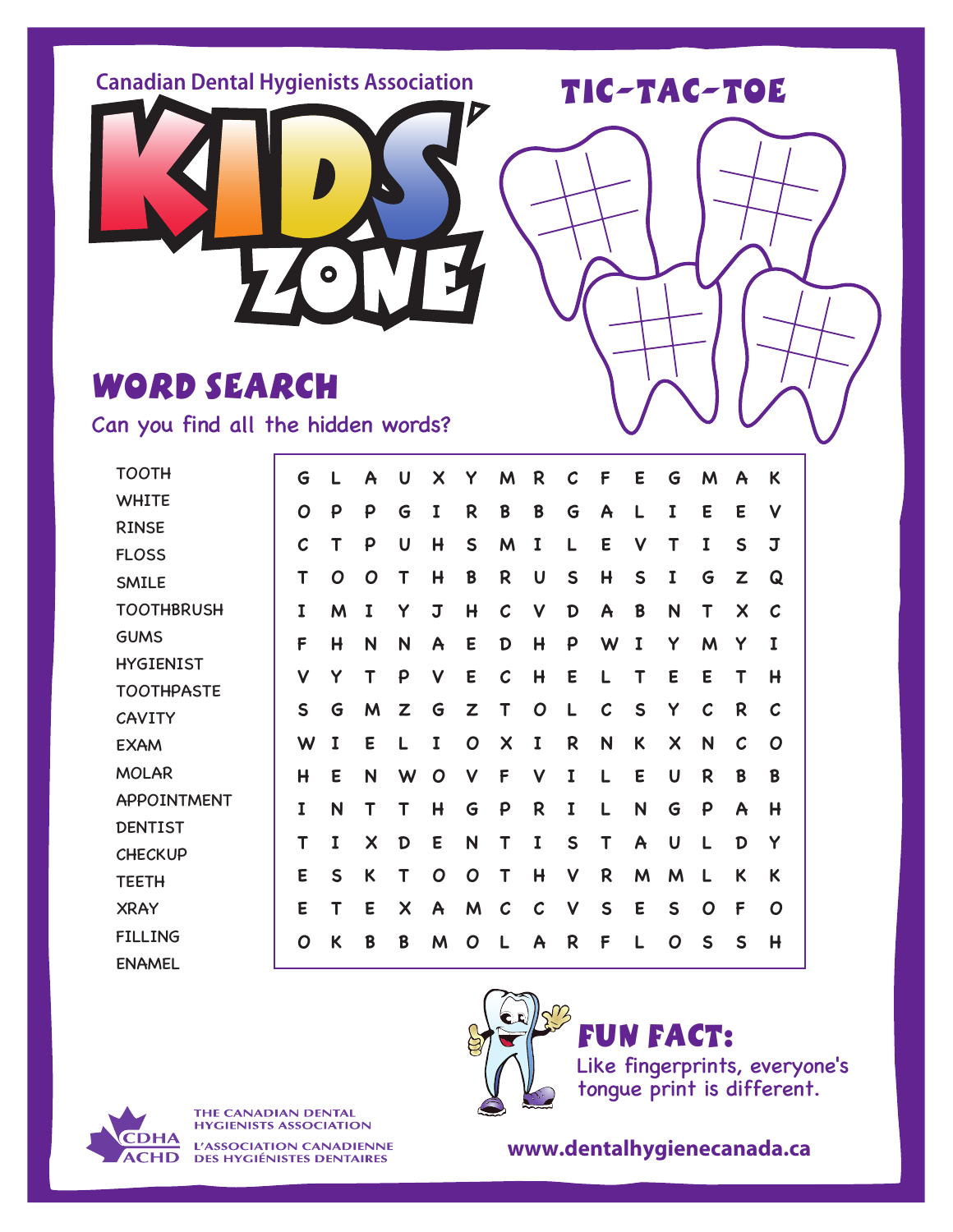



**THE CANADIAN DENTAL HYGIENISTS ASSOCIATION** L'ASSOCIATION CANADIENNE

**DES HYGIÉNISTES DENTAIRES**